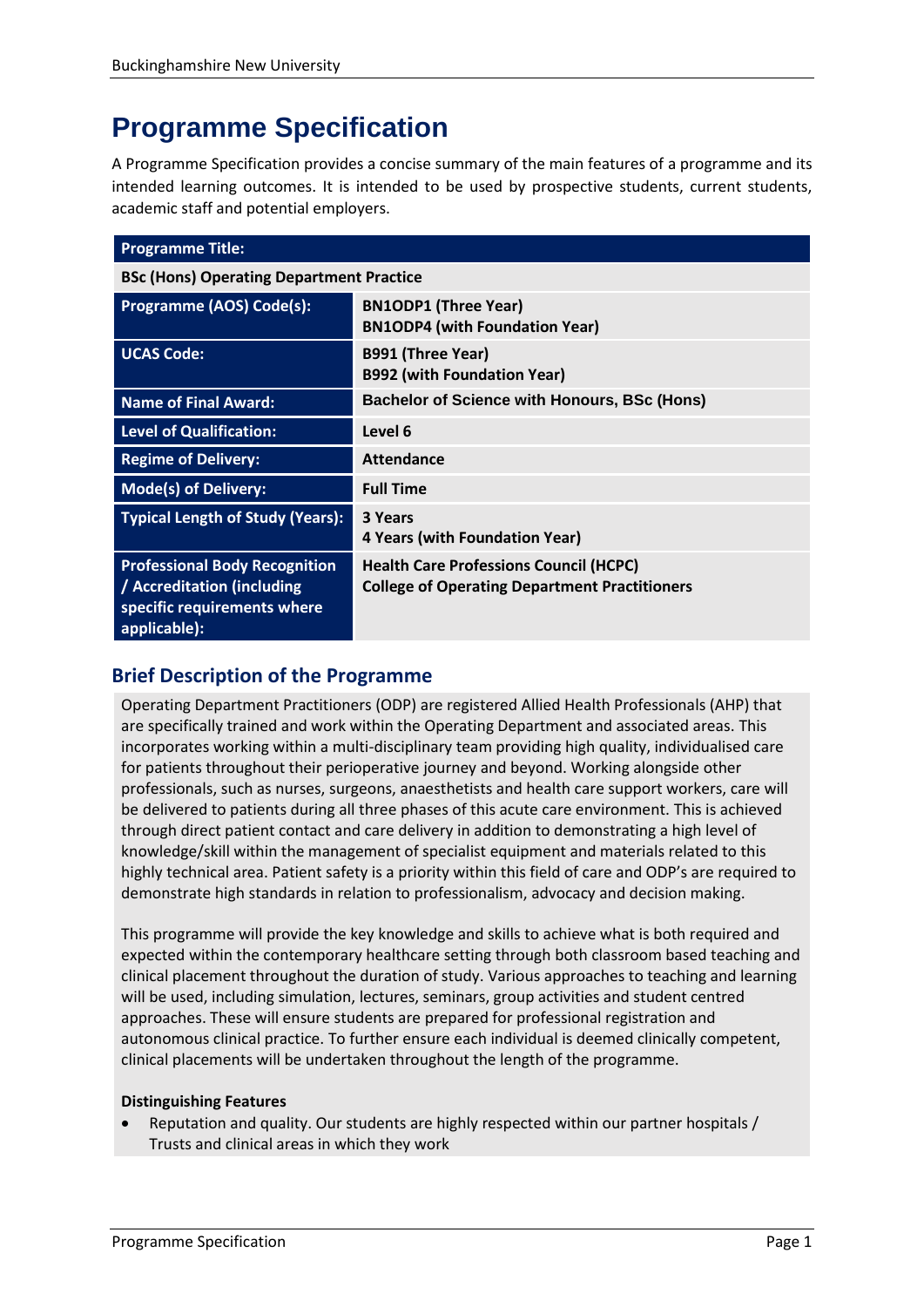- A great environment for learning. We utilise state of the art simulation facilities to recreate authentic scenarios in operating theatre, PACU and critical care skills laboratories
- Clinical Study Days spread throughout the year for learning, development and practicing of skills
- Teaching excellence. We are winners of the Guardian University Awards for our innovation and use of simulation to enhance our healthcare students' learning
- Collaborative teaching from a variety of sources including academic and clinical staff and patients / service users
- Clinical Experience. Within our partner Trusts there is a huge variety of clinical specialties and opportunities across a range of settings. Previous opportunities have included Accident & Emergency (A&E), Coronary Care Unit (CCU), and ITU
- Unique link lecturer provision to ensure that each individual student is given the best opportunity to succeed
- Locality. Placed within the centre of the region, High Wycombe is uniquely placed to access both the faculties on site and our partner Trusts through a robust public transport system
- Technological development. The programme incorporates a unique ePortfolio that is engaged with throughout the programme, developing each individual student with the skills required to integrate the concept of lifelong learning within their professional careers

# **Programme Aims**

- 1 Develop Operating Department Practitioners who can demonstrate the application of evidence based knowledge and skills to their practice within an inter-professional care setting.
- 2 Promote student centred learning through engagement with lifelong learning.
- 3 Foster independence and ensure the delivery of high quality evidence-based perioperative care at all stages of the patient pathway.
- 4 Provide a high quality educational experience which integrates theory and practice to enable students to achieve both theoretical outcomes and professional competence to become fit for purpose, practice and award.
- 5 Provide opportunities for students to explore the concepts of health and ill health in terms of the impact surgery may/could have on that health of an individual prior to, during and following surgical intervention.
- 6 Provide a range of clinical placement experiences to provide opportunities for students to acquire a range of skills enabling them to become flexible and adaptable perioperative practitioners.
- 7 Develop the students' research skills to enable effective evaluation of contemporary evidence, on which to make sound judgements around care delivery within the perioperative environment.
- 8 Enable students to develop critical reflection skills to become reflective and reflexive practitioners; learning from practice for practice
- 9 Develop and demonstrate professional and ethical qualities that enable students to exercise professional responsibility and accountability in line with the HCPCs Standards of Conduct, Performance and Ethics.
- 10 Develop leadership and management knowledge relevant to the clinical environment and personal/professional growth.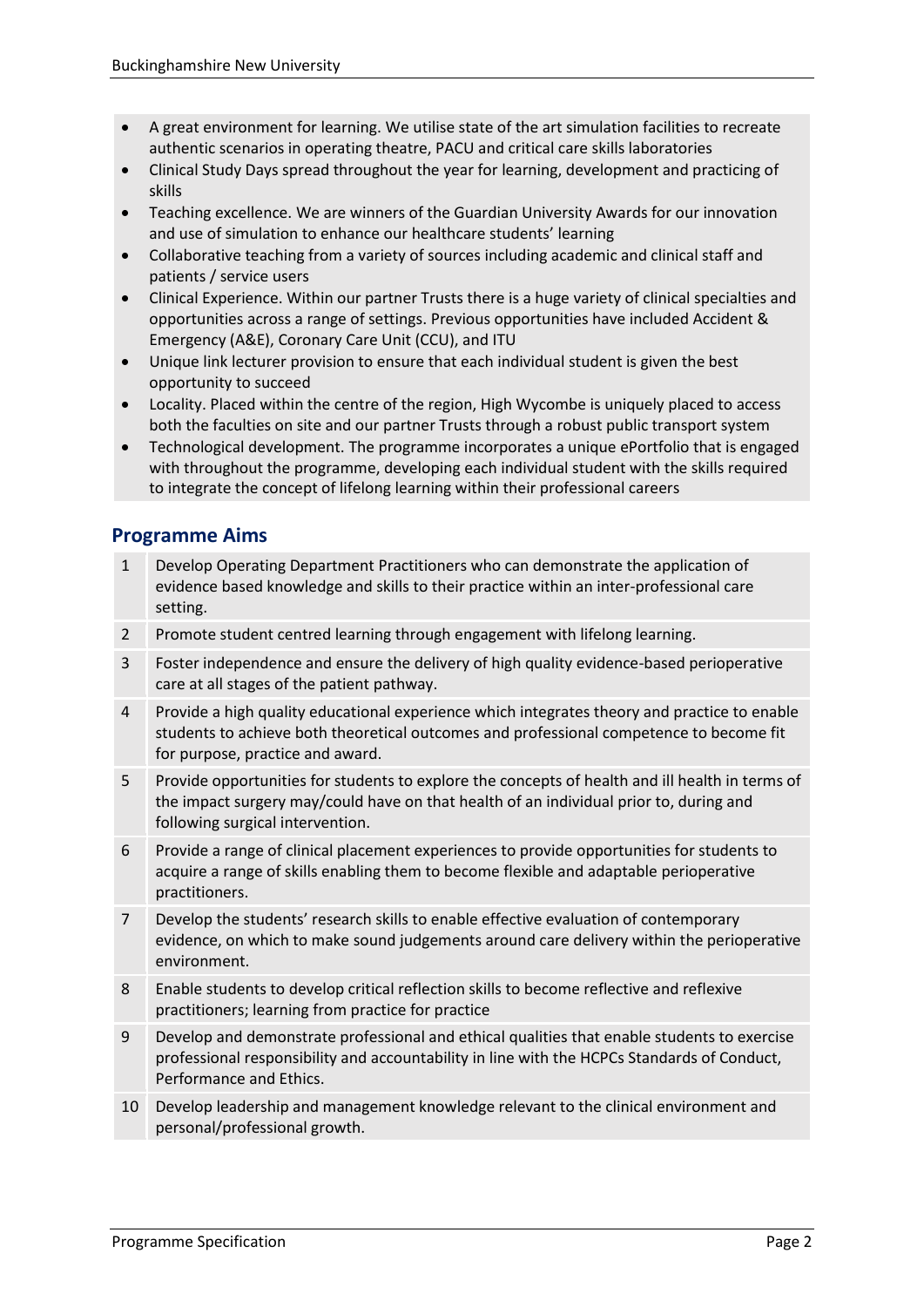# **Programme Learning Outcomes**

On successful completion of their studies, graduates will be able to:

#### **ID Learning Outcome**

#### **Knowledge and Understanding**

- 1 Influence the clinical environment through the use of applied critical knowledge and the application of this to anaesthetic, surgical, post-operative and related acute care areas.
- 2 Demonstrate contemporary knowledge and promote best practice in relation to the fundamental aspects of perioperative practice and care.
- 3 Appraise and apply all professional, ethical and legal requirements relating to the care of patients within the perioperative environment.
- 4 Understand the impact ill health may have on the patient receiving care within the perioperative department and related clinical areas.
- 5 Apply the theoretical concepts of pharmacology and the safe medication administration to care delivery.
- 6 Evaluate and apply current evidence to support professional development of self and others within the multidisciplinary team to ensure a collaborative approach to the delivery of care and related issues.
- 7 Understand and foster support for cultural diversity and beliefs of individuals or groups to ensure an anti-discriminatory philosophy is adopted.

#### **Intellectual Skills**

- 1 Analyse best evidence to inform personal, professional and practice development through reflective approaches to autonomous growth.
- 2 Distinguish, interpret and act upon clinical data to ensure patient safety.
- 3 Acknowledge contemporary advances within the context of perioperative practice and examine the impact on service delivery.
- 4 Analyse varied theoretical constructs of different types of knowledge to inform the perioperative practice.

#### **Practical Skills**

- 1 Practise in accordance with current ethical, legal and professional frameworks to promote the primacy of patient interest and well-being whilst promoting confidentiality.
- 2 Employ a range of skills and tools to ensure the holistic assessment of the patients individual needs are achieved whilst in-line with the requirements of the informed consent process.
- 3 Work within the multidisciplinary team to deliver informed care to the diverse patient demographic within the professional boundaries relating within the role of operating department practitioner.
- 4 Recognise own and others professional limitations whilst adapting practice to meet the requirements of individual patients receiving care across a range of clinical situations and promote professional boundaries within the perioperative environment.
- 5 Demonstrate an understanding of the requirements and administration of prescribed medication in accordance with legal frameworks and local policy.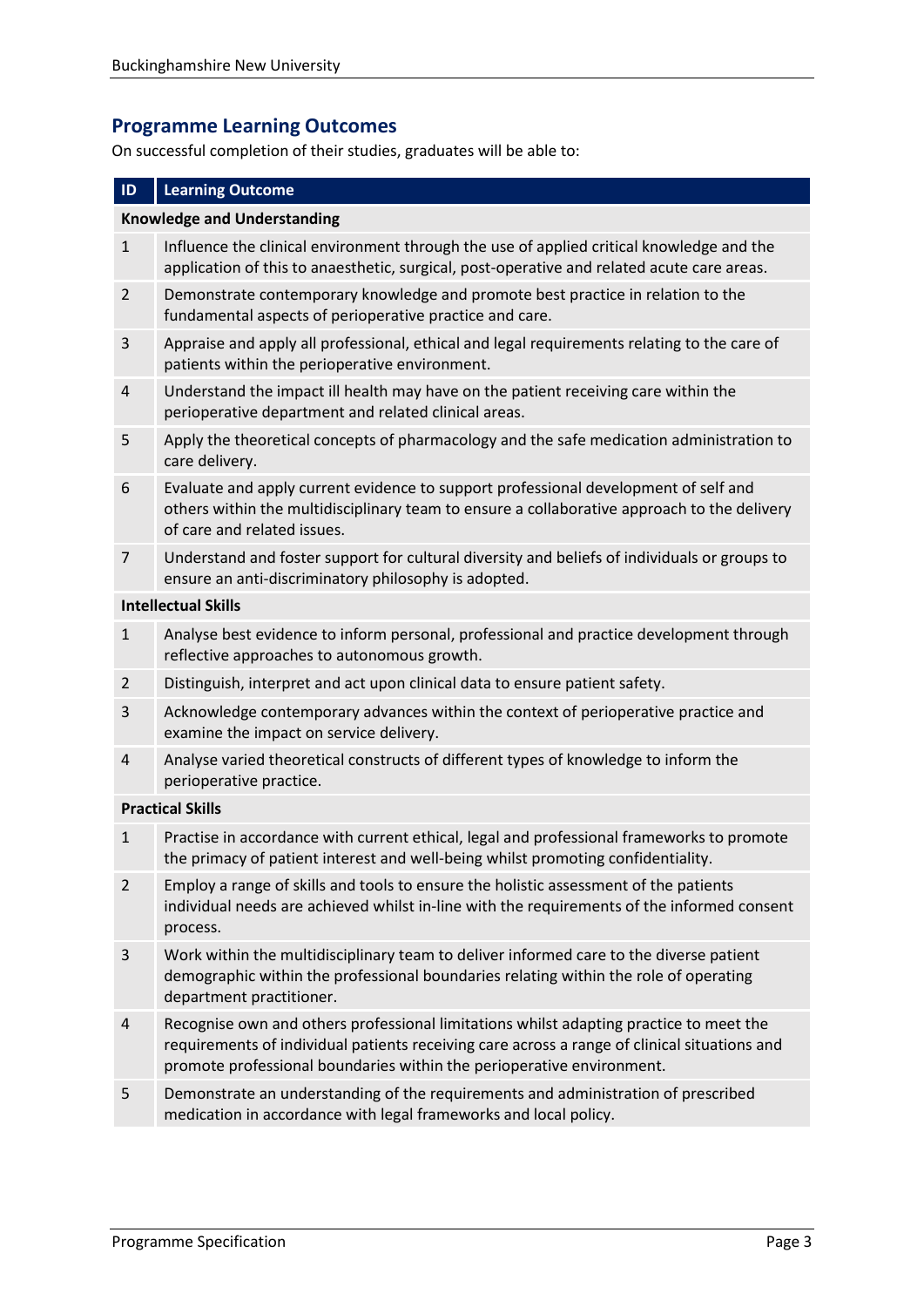- 6 Encompass sound clinical decision making based on current best practices across a range of varied care delivery contexts, including clinical emergencies and undertake appropriate responses to adapt provision.
- 7 Evaluate and manage documentation in accordance with applicable national and local legislation and guidelines to ensure records are maintained appropriately.

#### **Transferrable Skills**

- 1 Employ a range of communication techniques and interpersonal skills to effectively engage in, develop and disengage from therapeutic relationships ensuring successful dissemination of information.
- 2 Exhibit the commitment to creating a professional portfolio, incorporating technological innovation, to life-long learning and development, demonstrating the attributes expected within the provision of safe and effective practice.
- 3 Be equipped to lead, supervise and challenge other healthcare professionals and practitioners in striving for excellence whilst taking into account the dynamic social, cultural, spiritual, legal, political and economic factors.
- 4 Contribute to working practices that are collaborative and patient focussed whilst respecting the contributions of the wider healthcare team.
- 5 Enhance the professional development and safe practice through demonstrating leadership, peer support, supervision and teaching of colleagues including non-registered professionals.

# **Programme Structure**

Programmes are structured in stages. The number of stages will vary depending on the mode (e.g. full-time, part-time), duration and location of study which will be detailed in the Programme Handbook.

Modules are set at a specific academic level and listed as either core (compulsory) or optional. The level indicates the relative academic difficulty which will increase through the programme. Passing modules will reward you with academic credit. The amount of credits will depend on the complexity of the module and the level of effort required, which is measured in 'notional learning hours'.

Our [Academic Advice webpages](https://bucks.ac.uk/students/academicadvice/course-structure-and-regulations/how-your-course-is-structured) provide more information on the structure of taught awards offered by the University.

*Please note: Not all option modules will necessarily be offered in any one year. Other option modules may also be introduced at a later stage enabling the programme to respond to sector developments.*

#### **Foundation Level (Optional for students on degree programmes)**

| Code         | <b>Module Title</b>                                           | <b>Credit</b> | Core / | <b>Compensable</b><br><b>Option</b>   (Normally Yes) |
|--------------|---------------------------------------------------------------|---------------|--------|------------------------------------------------------|
| <b>FY026</b> | Preparing for Success: Knowledge and<br>creativity            | N/A           | Core   | Yes                                                  |
| <b>FY027</b> | Preparing for Success: Self development and<br>responsibility | N/A           | Core   | <b>Yes</b>                                           |
| <b>FY028</b> | Inquiry and research skills                                   | N/A           | Core   | Yes                                                  |
| <b>FY008</b> | Ways of Learning about the Social World                       | N/A           | Core   | Yes                                                  |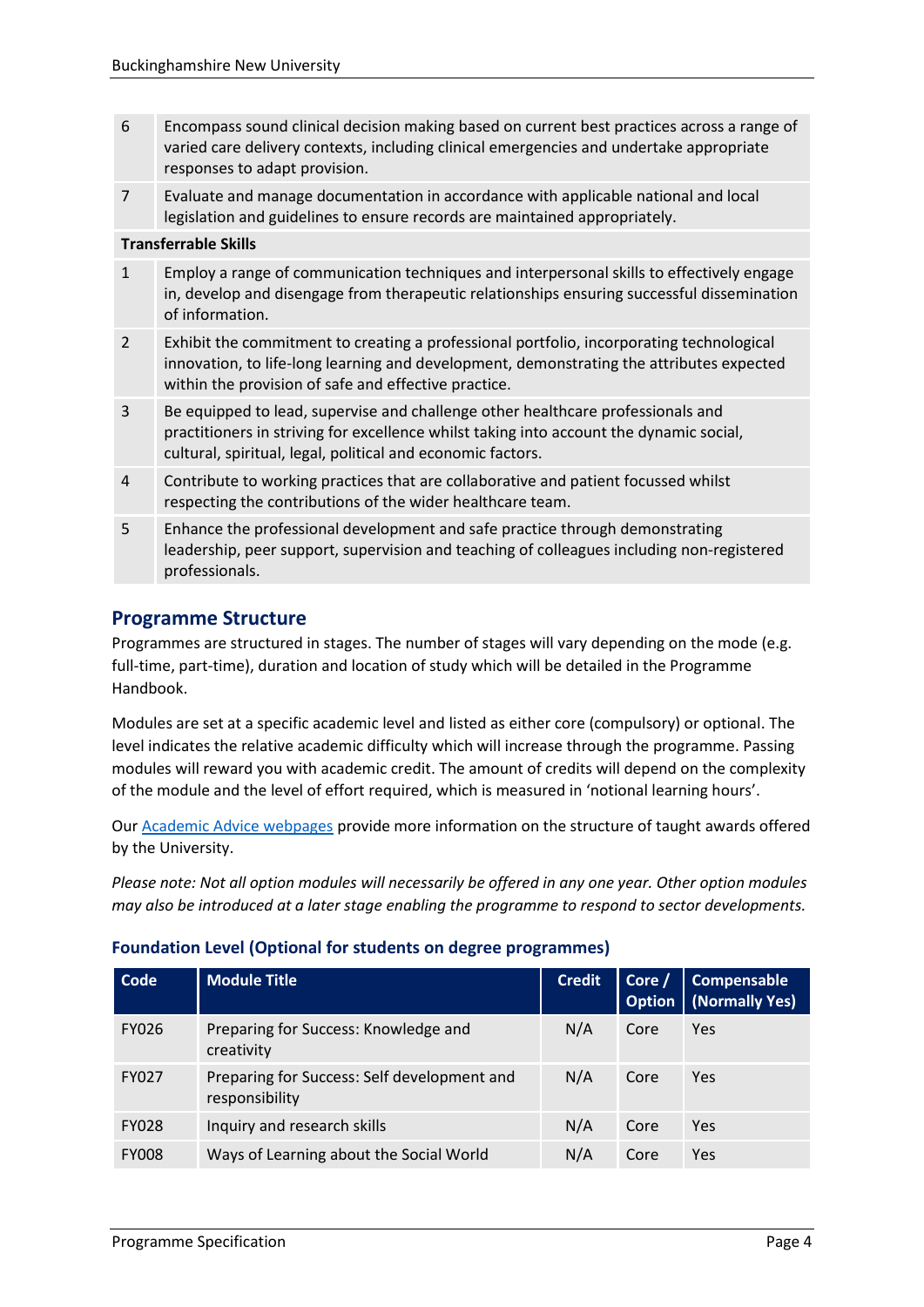#### **Level Four**

| Code         | <b>Module Title</b>                                          | <b>Credit</b> |   | Core / Compensable<br><b>Option</b> (Normally Yes) |
|--------------|--------------------------------------------------------------|---------------|---|----------------------------------------------------|
| CL406        | <b>Foundations of Perioperative Practice</b>                 | 30            | C | No.                                                |
| CL407        | Applying Academic Skills to the Perioperative<br>Environment | 15            |   | No.                                                |
| <b>CL408</b> | <b>Fundamentals of Anatomy and Physiology</b>                | 15            |   | No.                                                |
| CL409        | <b>Engaging in Perioperative Practice</b>                    | 60            |   | No.                                                |

#### **Level Five**

| Code         | <b>Module Title</b>                                | <b>Credit</b> |      | Core / Compensable<br><b>Option</b>   (Normally Yes) |
|--------------|----------------------------------------------------|---------------|------|------------------------------------------------------|
| <b>CL504</b> | Applied Anatomy and Physiology                     | 30            | Core | N <sub>o</sub>                                       |
| CL506        | Developing within the Perioperative<br>Environment | 15            | Core | N <sub>o</sub>                                       |
| <b>CL507</b> | Applying Evidence to Perioperative Care            | 15            | Core | No.                                                  |
| <b>CL508</b> | Expanding Skills within Perioperative Practice     | 60            | Core | No.                                                  |

#### **Level Six**

| Code  | <b>Module Title</b>                                                        | <b>Credit</b> | Core $/$ | Compensable<br><b>Option</b> (Normally Yes) |
|-------|----------------------------------------------------------------------------|---------------|----------|---------------------------------------------|
| CL662 | Coaching and supervision of others within the<br>Perioperative Environment | 15            | Core     | No.                                         |
| CL663 | Leadership in Perioperative Practice                                       | 15            | Core     | No.                                         |
| CL664 | Research in Operating Department Practice                                  | 30            | Core     | No.                                         |
| CL665 | Creating Autonomy within Perioperative<br>Practice                         | 60            | Core     | No.                                         |

# **Learning and Teaching Activities**

Please see the [Academic Advice pages](https://bucks.ac.uk/students/academicadvice/course-structure-and-regulations/learning-and-teaching-activities) for a description of learning and teaching activities that are recognised by the University. Detailed information on this specific programme is outlined below:

The teaching and learning strategies employed will enable students to take a life-long approach to their learning in order to learn from and through practice. A variety of teaching methods will be employed including:

- Keynote **lectures** will be employed to launch fundamental theoretical aspects of the programme and will be led by lecturers and/or external speakers. Lectures will provide the foundation for student-led work within seminars and/or workshops.
- **Seminars** will offer a forum through which students can explore key areas and will combine the presentation of information and ideas, exploration of relevant issues, and the application of theory to practice.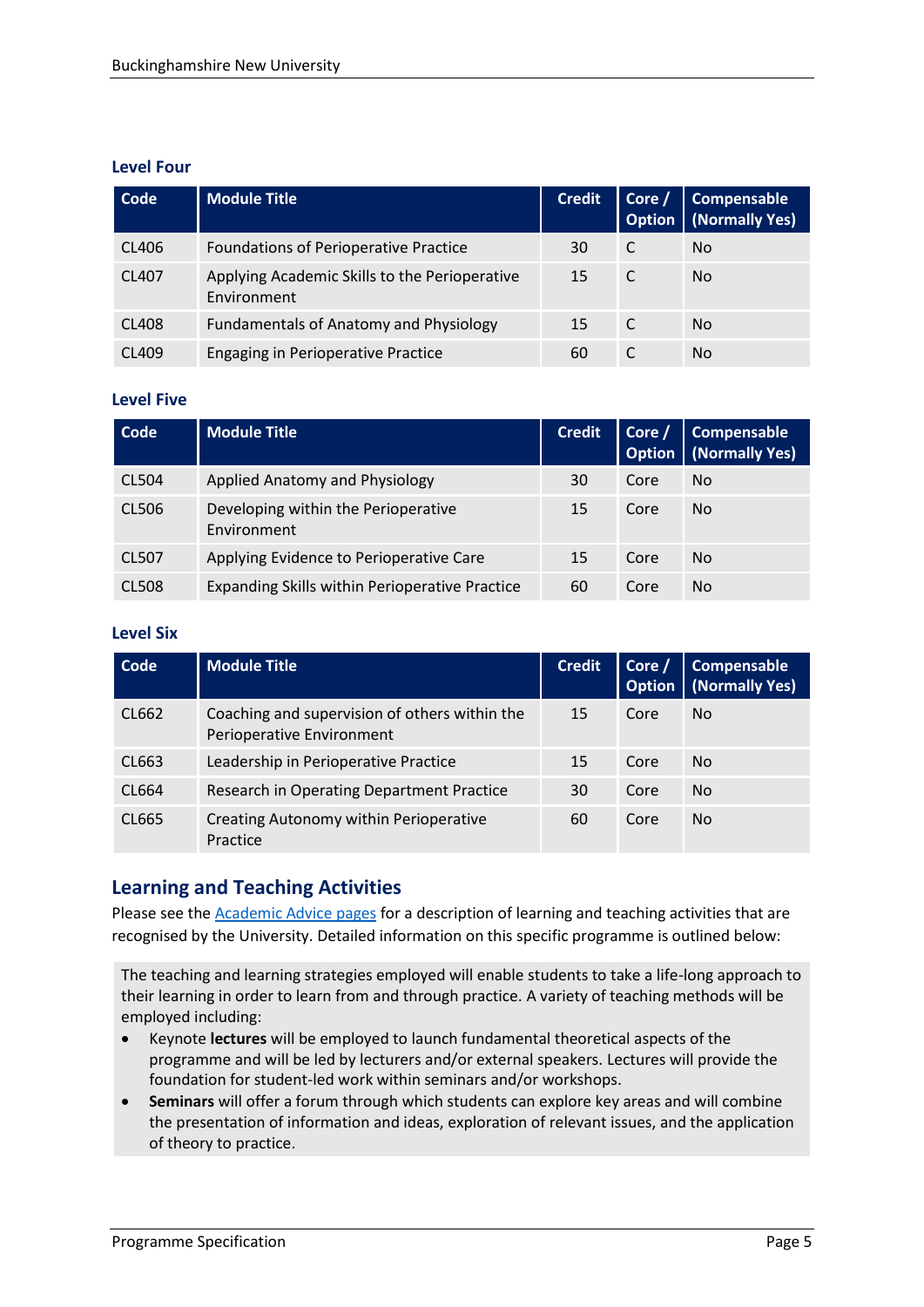- **Workshops** will be used to enable students to work through real-life scenarios and apply theory to practice.
- **Expert speakers**: leading perioperative practitioners, academics service users and stakeholders will be invited to participate in the teaching of the programme and ensures the experience remains dynamic and responsive.
- A number of **visiting lecturer** appointments encompassing an array of specialities; these practitioners are active in the delivery of our current curricula.
- **Directed reading**: Students will be provided with relevant reading lists and will be encouraged to undertake independent reading to ensure they engage with a breadth of literature/evidence/theories relevant to perioperative practice.
- **Virtual Learning Platform (VLE)**: Materials that are used to support the programme will be made available through the VLE, including presentations from key note lectures, handouts, worksheets, assessment documents, website links, as well as other teaching materials. Students will be expected to undertake additional work through the VLE or assigned reading in support and /or preparation of taught or face-to-face sessions.
- An array of **Case Studies** will be used as a vehicle for enquiry-based learning to identify the key issues, processes and systems inherent within them, and to learn from successful and unsuccessful care as well as being able to iterate the nature of good and bad experiences.
- **Group Work** is a key teaching and learning modality. It is recognised as an important pedagogic learning tool that enables students to engage in participatory learning and which encourages a team working approach to problem solving.
- **Reflection** in and on practice is central to the students developing emotional intelligence around skill development to enable their continued professional development. Reflecting on their past experience and the experiences of others is a key feature of the programme. Reflection encourages the students to explore the application of new skills and knowledge to a given situation, critical appraisal of key events, development of emotional intelligence and problem solving skills all of which are central to becoming a competent practitioner.
- Students will engage in **Simulated Learning** within the University's clinical skills laboratories to facilitate the development of perioperative specific skills. A range of clinical skills laboratories, one of which is fully equipped as a theatre suite, with anaesthetic room, whilst another is a three bedded recovery with additional preoperative area. These are supported by a team of dedicated simulation technicians.
- **Objective Structured Clinical Examinations (OSCEs)** test the students' clinical skill and their level of competence, are structured to include a range of skills and test the students' application of theory to practice.
- **Personal Development Planning (PDP)** is incorporated into the curriculum to assist students in the planning of their on-going personal and professional development. Students' PDP will sit within their **e-portfolio**, which will enable them to develop IT skills alongside their development as independent reflexive learners. The e-portfolio/PDP will be a personal record of their academic and professional development throughout their course and beyond.

#### **Content and Structure**

During the Foundation Year, students will be exposed to a variety of summative and formative assessments whilst developing the academic skills to be a successful student at university; course content and Learning Outcomes strongly relate to students developing their knowledge and understanding of the subjects being studied and assessed.

Level Four introduces the student to the role of the professional ODP firmly based on the HCPC regulations for standards of conduct, performance and ethics within the profession. During this level, students will be exposed to perioperative care in a variety of different contexts through a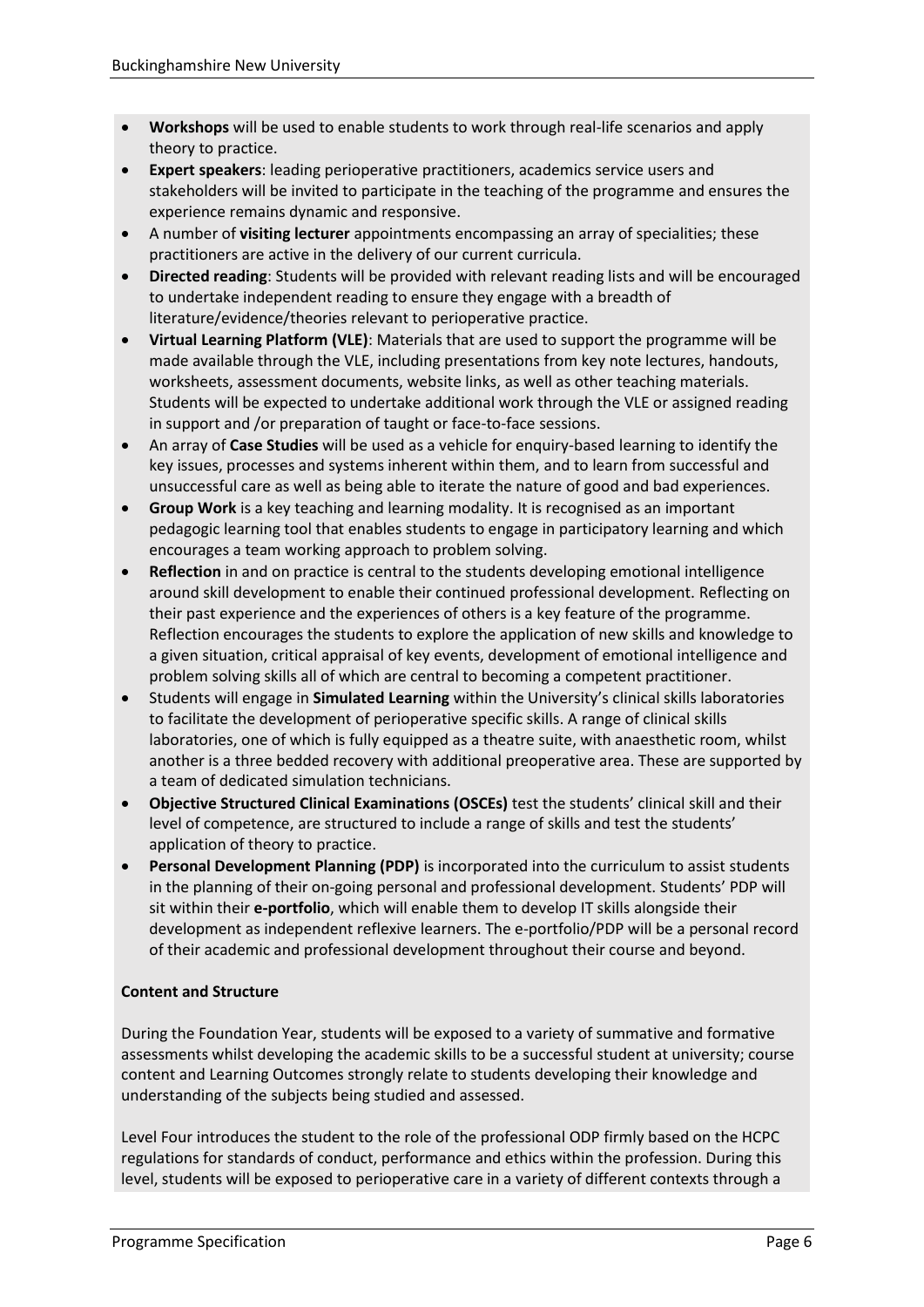series of practice placements and this will enable the development of core perioperative skills required for working within the operating theatre environment. Where appropriate interprofessional learning will take place with other pre-registration students to enable shared learning and understanding around the role of the multi-professional team in the care of perioperative patients at all stages of the pathway. The focus at Level Four is the introduction of principles and concepts that underpin perioperative practice, in particular around anaesthetics and surgery and the integration of theory and practice in these fields. Students will explore the biological, sociological, psychological and behavioural concepts to enable the development and understanding of the needs of a patient throughout the perioperative pathway.

Level Five is designed to enable students to extend their perioperative knowledge and practice skills by a wider participation in the perioperative care of the patient, for example, to include recovery and specialist surgery and anaesthetics, including obstetrics (elective and non-elective). The modules in level five will allow students to develop both their academic and clinical skills from level four, through the development of the concepts and themes introduced previously. Thus, allowing students to build upon knowledge acquired in level four, while continuing to gain new knowledge and understanding.

Level Six is designed to create a well-rounded practitioner that is fit for purpose based on the fundamentals gained to date. Knowledge is developed within the context of the role to ensure the student achieves the key attributes expected for autonomous practice and independent thinking. This approach to development supports the integration of the student within the multidisciplinary team to ensure the theory/practice link is promoted within care delivery. Contemporary clinical practice requires a high degree of professionalism and throughout this final year, this will be bought together through working within the specialist clinical area to achieve competence and gain an autonomous foundation. Achievement will be gained through the inclusion of advanced clinical skills, developing leadership techniques and gaining exposure to the coaching and support of others. This readiness for registered clinical practice will be further enhanced with the inclusion of a dissertation rendering the student both theoretically and practically competent for the modern role of Operating Department Practitioner.

#### **Placement Learning**

The University prides itself on strong links with practice partners. To ensure the programme remains current and responsive to the dynamic reformation of the NHS, practitioners from our partner trusts will be invited to be involved in the delivery and on-going enhancement of the programme. Our partners have been involved and will continue to be involved in the development of the curriculum, review and monitoring process, engagement in the joint working forum, clinical simulation sessions and the provision of patient pathways and patient scenarios for teaching and learning purposes. The students will be supported further by practice colleagues, lead mentors, mentors and link lecturers. See Programme Handbook.

#### **Practice Placements**

Placements will provide opportunities for students to learn alongside experienced, qualified mentors within and outside of the perioperative environment, who will guide their learning and facilitate the development of practice skills. During practice placements students will be considered supernumerary to the workforce. Incorporated in the programme from a practice perspective, there may also be various allocations outside the theatre department to allow students to gain insights into the overall care of patients. Therefore, students will undertake a variety of practice placements that include an anaesthetic, surgical and post-anaesthetic care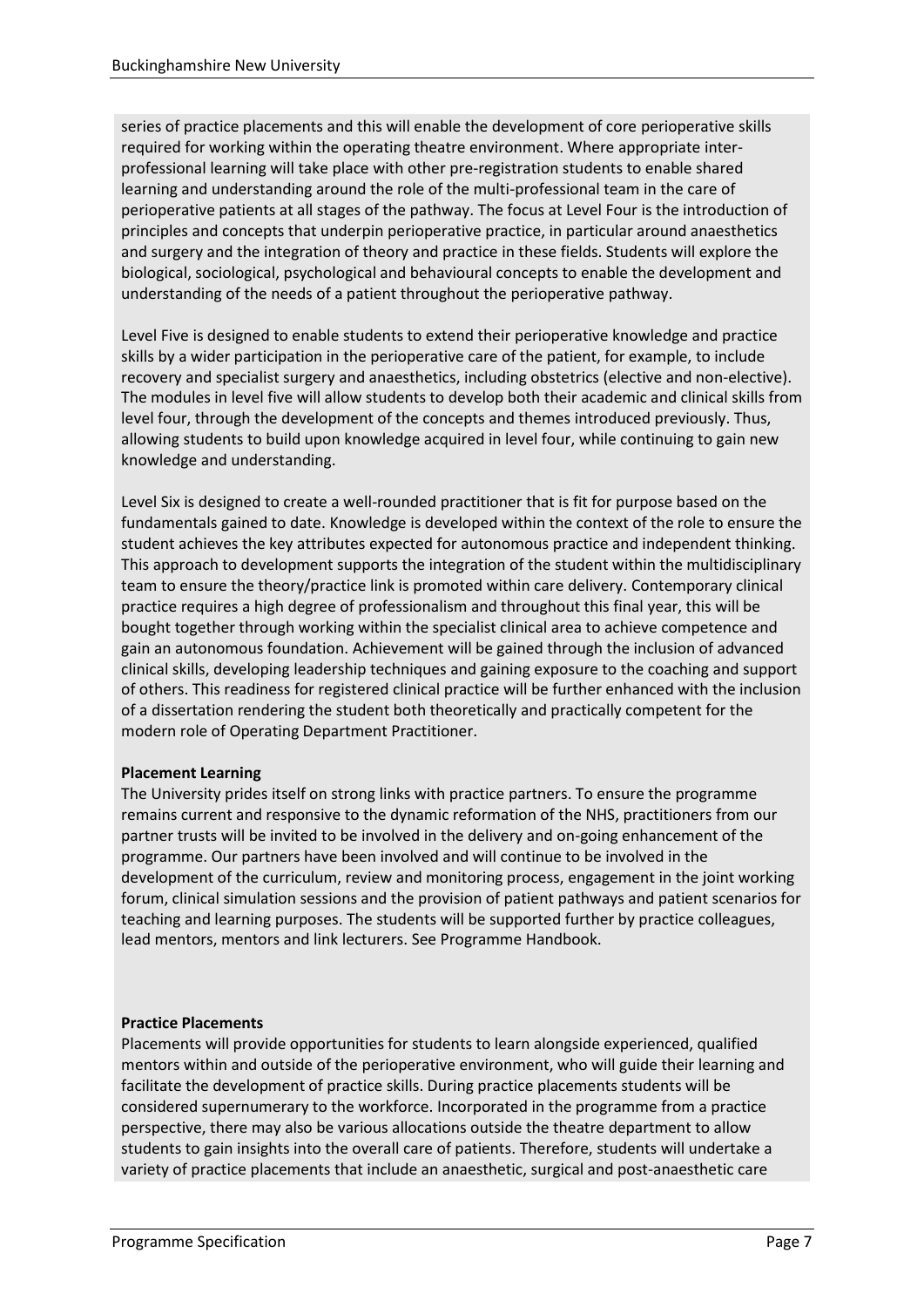phase and may be placed in specialist placements in areas such as A&E and ITU, to match the evolving nature of ODP practice and the changing landscape of the healthcare.

#### **Additional Course Costs**

There are costs associated with all studies, additional to the tuition fee, which require consideration, when planning and budgeting for expenditure. Costs are indicative and for the total length of the course shown unless otherwise stated and will increase with inflation; depending on the programme they may include equipment, printing, project materials, study trips, placement activities, DBS and/or other security checks.

- $\bullet$  Book costs of  $f100-200$
- Printing costs of £50-100
- Optional costs for annual museum visit £20
- Optional membership of College of Operating Department Practitioners / Association for Perioperative Practice (cost varies see CODP/AfPP website)

#### **Contact Hours**

1 unit of credit is the equivalent of 12.5 notional learning hours. Full time undergraduate students study 120 credits (1500 hours) per year or 'stage' of the course.

| <b>Course Stage</b> | <b>Scheduled Activities</b><br>(Hours) | <b>Guided Independent</b><br><b>Study (Hours)</b> | <b>Placement / Study</b><br><b>Abroad (Hours)</b> |
|---------------------|----------------------------------------|---------------------------------------------------|---------------------------------------------------|
| <b>Year One</b>     | 187                                    | 261                                               | 975                                               |
| <b>Year Two</b>     | 187                                    | 261                                               | 975                                               |
| <b>Year Three</b>   | 180                                    | 368                                               | 875                                               |

Students who study this programme with a Foundation Year will complete an additional 1200 hours during that year.

# **Assessment Methods**

The [Assessment and Examination webpages](https://bucks.ac.uk/students/academicadvice/assessment-and-examination) provide further information on how assignments are marked and moderated, including a description of assessment activities. These also include further information about how feedback on assessed work is provided to students, including our commitment to ensure this is provided to students within 15 working days (the 'three-week turnaround').

The assessment strategies will include both the assessment of theoretical knowledge and the application of theory to practice and practice competence. Assessment approaches will include:

- Reflective course work
- Case studies
- Written or visual presentations
- Unseen examinations
- Oral presentation
- OSCEs
- Critique of an evidence based article
- Construction of an ePortfolio
- Dissertation
- Practice competence demonstrated in practice\*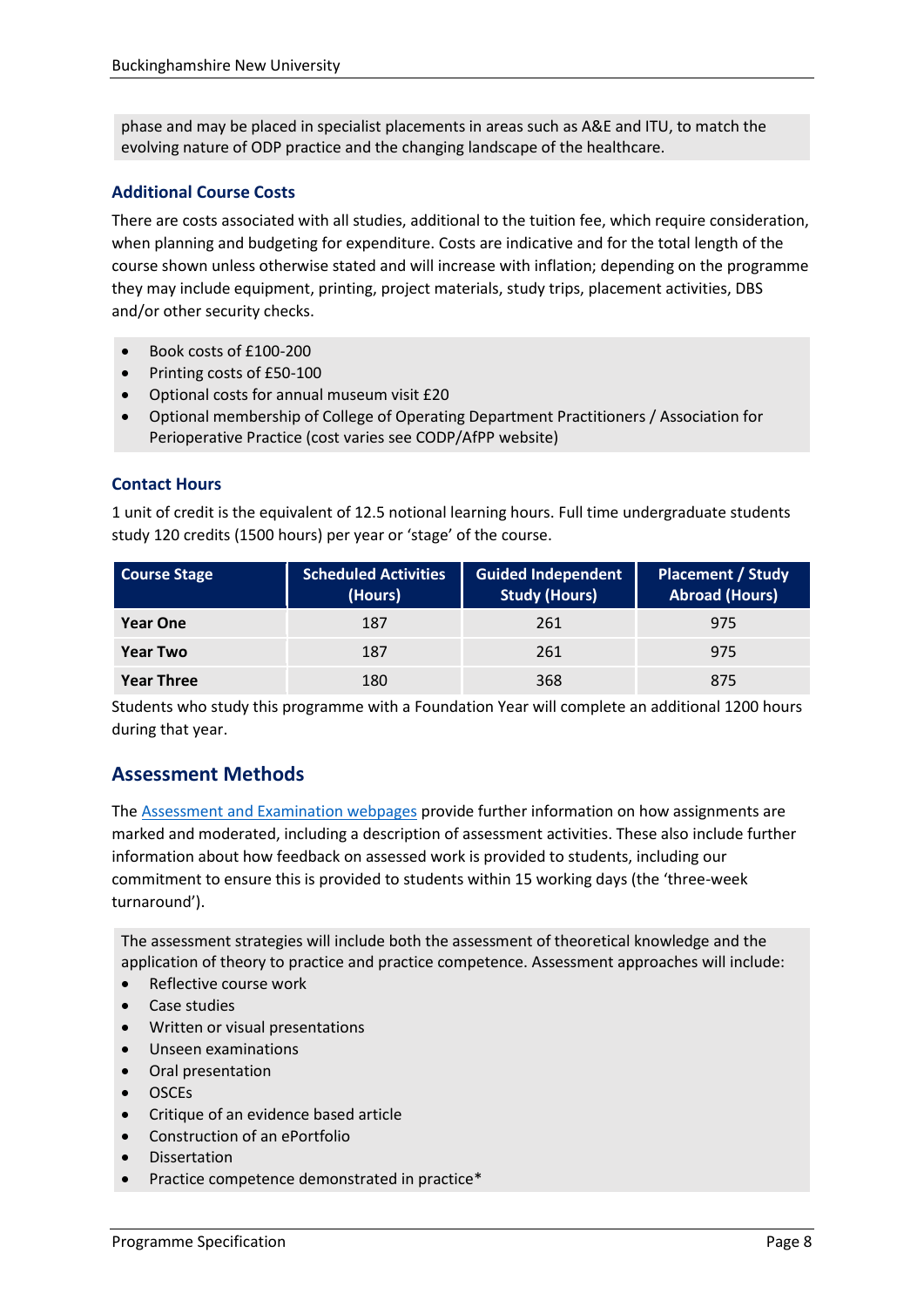The use of patient scenarios and the patient pathway will provide a suitable framework for learning and allow students to demonstrate the application of theory to practice and vice versa. Formative assessment will provide students with development advice and feedback to enable them to prepare for their summative work.

Students will be given two attempts at the theoretical element of the module and the practice component of the module. There will be two progression points during the programme; completion of Level Four and again upon completion of Level Five.

\*80% minimum clinical placement attendance is required within the programme and is monitored within the Practice Placement Document

#### **Classification**

**Calculation of final award: Level 5 - 33% / Level 6 – 67%**

For full details of assessment regulations for all taught programmes please refer to our Results [webpages.](https://bucks.ac.uk/students/academicadvice/results) These include the criteria for degree classification.

#### **Admissions Requirements**

#### **For BSC Hons) Operating Department Practice with Foundation Year (4 years)**

Applicants who do not meet the minimum requirements for the 3-year programme, or those who do not feel fully prepared for a Level 4 course, will be considered for the 4-year programme including a Foundation Year.

Please see the University's [Programme Entry Requirement](https://bucks.ac.uk/courses/undergraduate/health-and-social-sciences/operating-department-practice-with-foundation-year) webpages for requirements for entry at this level.

#### **For BSC Hons) Operating Department Practice**

Please see the [Application webpages](https://bucks.ac.uk/applying-to-bucks) for more information on how to apply, including a statement on how we support students from a variety of backgrounds. Please also see our [programme entry](https://bucks.ac.uk/courses/undergraduate/health-and-social-sciences/operating-department-practice)  [requirements](https://bucks.ac.uk/courses/undergraduate/health-and-social-sciences/operating-department-practice) for application information.

#### **Typical applicant profile and any programme-specific entry requirements**

This programme is intended for applicants wishing to become registered Operating Department Practitioners identified through an interest in healthcare and specifically acute care settings.

The entry requirements will include:

- assessment of applicants through a values-based recruitment process based on an interview
- assessment of literacy, numeracy and basic computer skills
- evidence of achievement and/or ability to study at the required academic level

At interview, applicants will be expected to demonstrate:

- the appropriateness of the programme for their career aspirations
- their awareness of the nature of ODP (those who have no theatre/health experience)
- their awareness of the academic, practice and professional requirements of the programme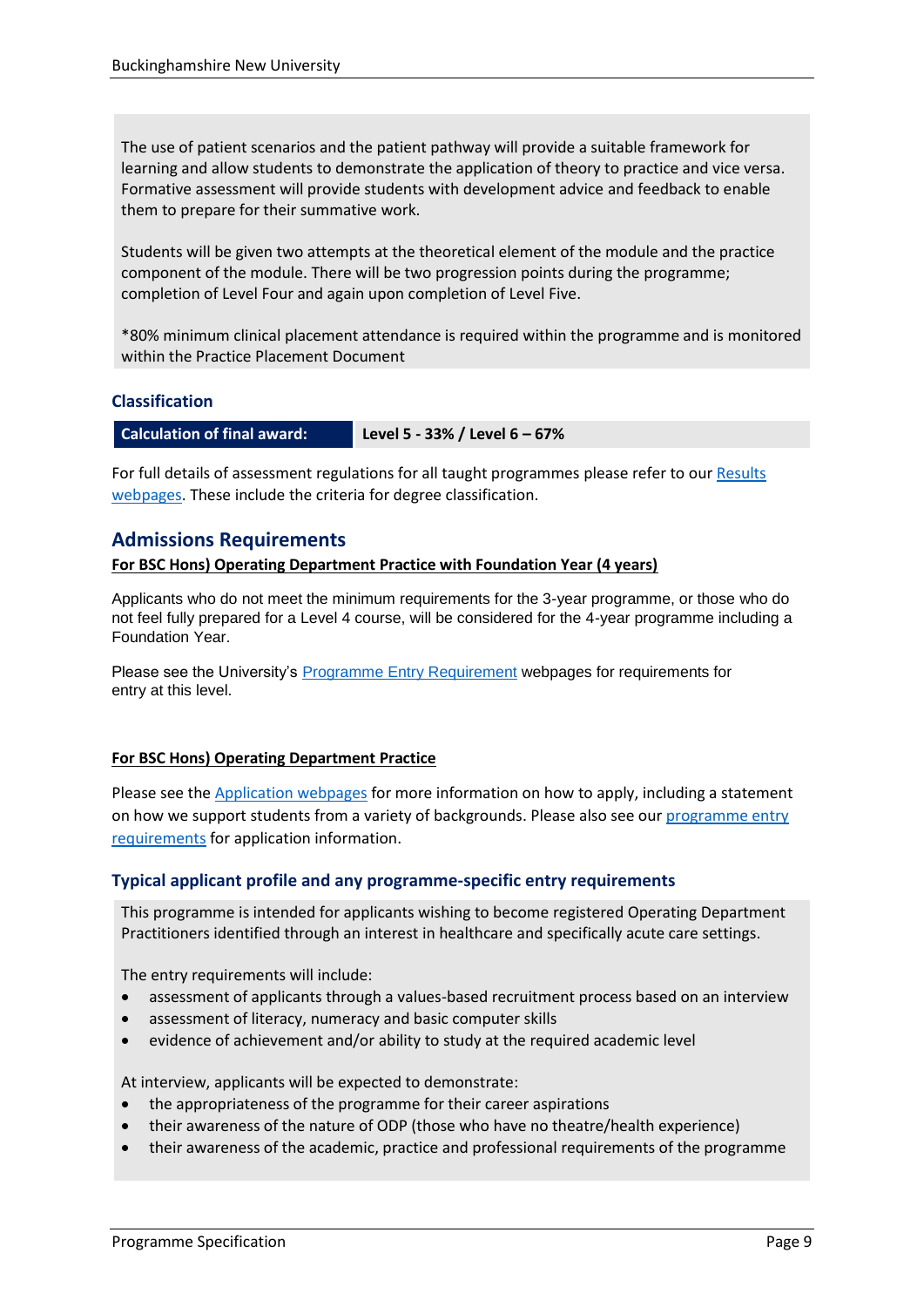This will be undertaken during a recruitment and selection event with professional practice partners, service users and academic staff from within the institute.

Offers will be subject to a satisfactory **Disclosure and Barring Service (DBS) Check** and **Occupational Health Assessment**.

#### **English language proficiency**

Applicants for whom English is not their first language will be required to hold an IELTs certificate graded 7 or equivalent, with no element below 6.5.

#### **Rehabilitation of Offenders Act 1974 (Exemption Orders 1975)**

As these training posts involve or may involve direct contact with people receiving health care they are exempt from the provision of the above Act and applicants are required to give details of all previous convictions, all cautions, warnings, binding-overs, or detentions by police, including any spent convictions. Failure to disclose is a serious breach of entry requirements.

Progression prior to any year of study will be subject to a self declaration form being completed by the student relating to the above statement

#### **Opportunities for students on successful completion of the programme**

Upon successful completion of the programme students will be eligible to apply for admission to the HCPC Register. Once registered a career is typically undertaken within the operating department and related areas. Within the current healthcare climate there is a strong demand for Operating Department Practitioners and this is supported through the employment rate of previous students within 6 months of qualification.

#### **Recognition of Prior Learning**

Previous study, professional and / or vocational experiences may be recognised as the equivalent learning experience and permit exemption from studying certain modules. Please refer to ou[r Credit](https://bucks.ac.uk/students/academicadvice/managing-your-studies/credit-accumulation)  [Accumulation webpages](https://bucks.ac.uk/students/academicadvice/managing-your-studies/credit-accumulation) for further guidance.

### **Student Support**

During the course of their studies, students will be supported in the following ways:

- At the start of their studies all students will receive a full **induction** to the programme which will include introduction to the staff responsible for delivering the course, and access to library and IT facilities
- The **Programme Handbook** will outline the exact nature of the course and how it is structured, including the availability of option modules
- Each student will be allocated a **Personal Tutor** who will support their academic development, be able to advise and guide them with their studies and, where necessary, give advice on study options
- Students will be able to access our full range of **support services**, including the Learning Development Unit for skills and study support, the Library, the Careers and Employability Team, Student Finance Team, Accommodation and Counselling Services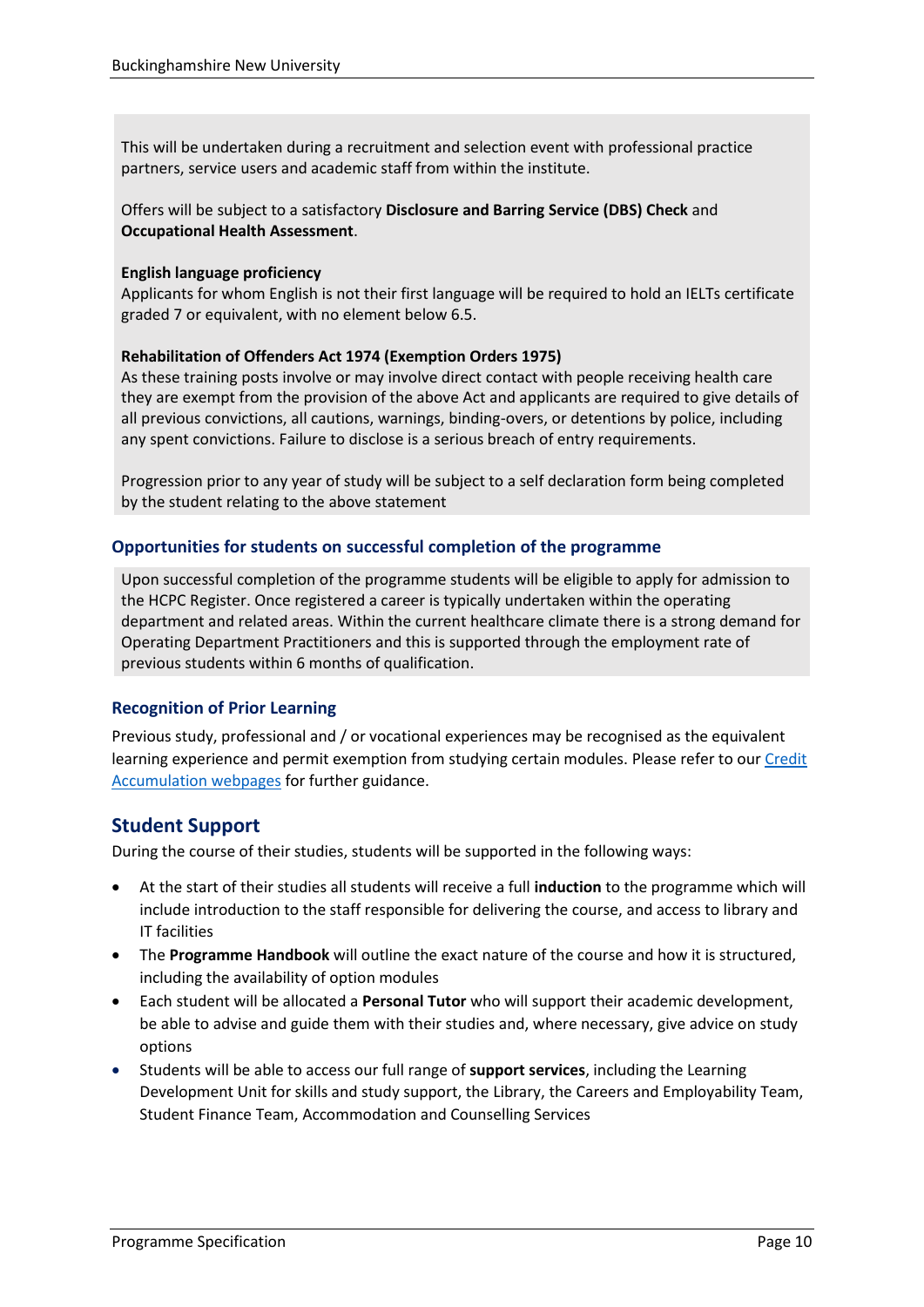# **Appendices**

#### **Quality Assurance**

| <b>Awarding Body:</b>                                                 | <b>Buckinghamshire New University</b>                                                                                                   |
|-----------------------------------------------------------------------|-----------------------------------------------------------------------------------------------------------------------------------------|
| <b>Language of Study:</b>                                             | <b>English</b>                                                                                                                          |
| <b>QAA Subject Benchmark</b><br>Statement(s):                         | <b>Health Care Programmes: Operating Department Practice</b><br>(2004)                                                                  |
| <b>Assessment Regulations:</b>                                        | Academic Assessment Regulations, accessible via the<br><b>Academic Advice webpages</b><br>(https://bucks.ac.uk/students/academicadvice) |
| Does the Fitness to Practise<br>procedure apply to this<br>programme? | Yes                                                                                                                                     |
| <b>Date Published / Updated:</b>                                      | September 2018                                                                                                                          |

#### **Other awards available on programme (Exit Qualifications)**

Please refer to the *Academic Qualifications Framework* for Exit Qualifications recognised by the University and credit and module requirements.

| Name of Exit Qualification:                           | <b>Ordinary Degree</b>                                                                             |
|-------------------------------------------------------|----------------------------------------------------------------------------------------------------|
| <b>Full name of Qualification</b><br>and Award Title: | Bachelor of Science Health Care Studies (Not eligible to apply<br>for HCPC registration).          |
| <b>Credits requirements:</b>                          | <b>300 Credits</b>                                                                                 |
| <b>Module requirements:</b>                           | ALL 120 Credits at Level 4<br><b>ALL 120 Credits at Level 5 PLUS</b><br>ANY 60 credits at Level 6: |

#### **Learning Outcome**

In addition to the learning outcomes of the **CertHE Health Care Studies and DipHE Health Care Studies**, The student will also have met the following learning outcomes:

Formulate a systematic understanding and detailed knowledge of the key aspects of perioperative practice (K&U)

Analyse best evidence to inform personal and professional development (I)

Utilise data to make judgements and identify possible solutions (P)

Enhance professional development through the use of leadership, peer support and coaching (T)